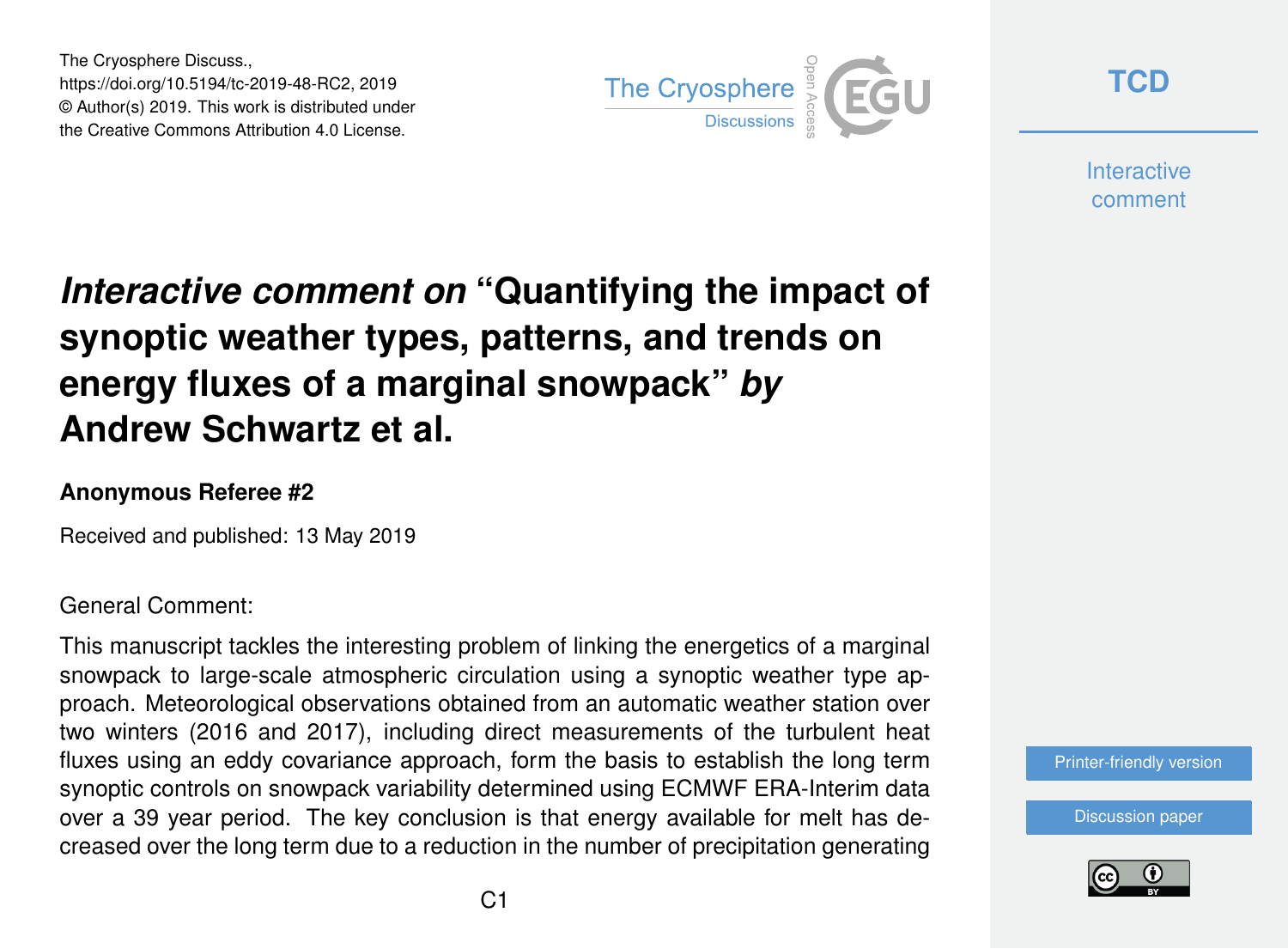cold fronts and associated preceding warm air advection.

The key conclusion is significant so two major comments are provided that reflect on the evidence provided to demonstrate this. In doing so, it needs to be acknowledged that the comments already provided by RC1 (Mathias Rotach) have been reflected on. Some of the key points are raised again, while others are not as they have already been carefully discussed.

Major comments:

1. Bormann et al. (2012) demonstrate that snow cover is decreasing in Australian alpine regions using MODIS data, which is consistent to some of the work cited in L84-L96, but the key finding in this manuscript is that energy available for melt has decreased. This finding is contrary to what one might expect in a warming world, where higher air temperatures typically lead to more energy being available for melt. However, it is argued in L582-L588 that reductions in precipitation (snowfall) might be causing the decrease in snow rather than changes in energy available for melt. If it is the latter and the authors wish to maintain that energy available for melt has decreased, it is the view of this reviewer that more evidence is still required. There is no evidence in the present manuscript to demonstrate that precipitation has actually decreased. One of the key issues is whether the proportion of precipitation that falls as rain rather than snow has changed over time. It could be argued that the modelling approach in this study does not adequately account for the feedback associated with warming and the associated changes in phase of precipitation. But perhaps more importantly, it is the method used to link the optimum number of synoptic weather types (L273-L282) to the mean daily net snowpack energy flux representative of each of the types that is the most tenuous. Looking at changes in frequency of the synoptic events over time seems like an interesting pursuit but I am not sure whether the energy balance values presented in this manuscript over two winters are adequate to build a representative snowpack energy flux for each weather type over 39 seasons. Reasons for this are given in the following three points.

**[TCD](https://www.the-cryosphere-discuss.net/)**

**Interactive** comment

[Printer-friendly version](https://www.the-cryosphere-discuss.net/tc-2019-48/tc-2019-48-RC2-print.pdf)

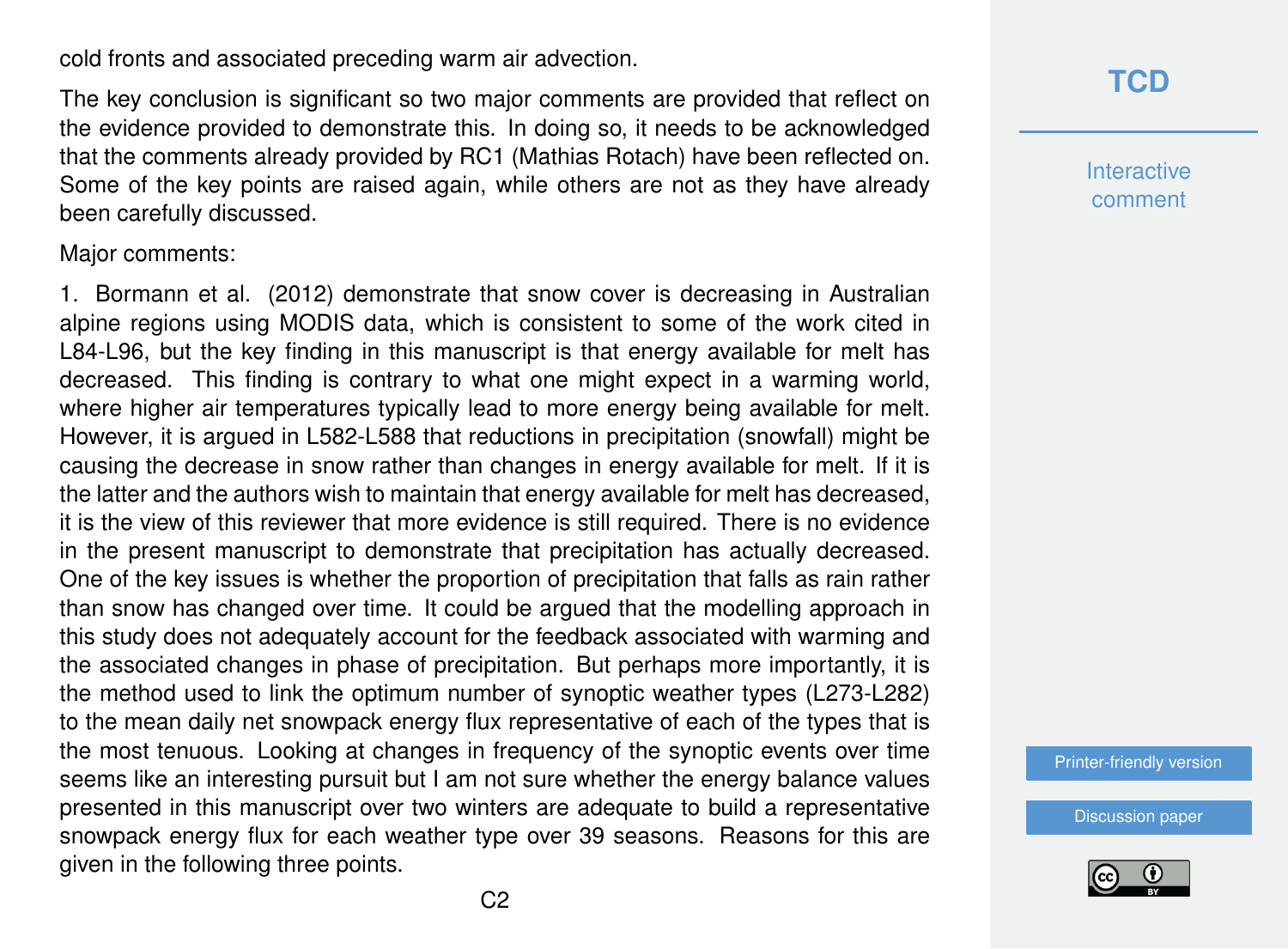2. RC1 raised the issue about how representative one site is for determining the energy available for melt for the entire alpine region. The answer to this question has actually been answered by some of the coauthors of the present manuscript in Bilash et al. (2019). It is clearly stated that "individual point measurements are unable to fully represent the variability in the snowpack across a catchment" and that "we show that recognizing and addressing this variability are particularly important for studies in marginal snow environments". This would seem to suggest that using a point based measurement to represent the energy status of the snowpack for the Australian Alps for the purpose of linking it to large-scale atmospheric circulation is unsatisfactory.

3. It could still be argued that a point based approach is a valuable first cut at the problem, but for this to be the case it is essential that the observational data and model are of the highest quality. The marginal snowpack being described appears to be particularly vulnerable to rain on snow events, and periods where snow disappears completely from the ground at some locations in the alpine catchment. It might be advisable to use a snow model that can account explicitly for the changes in temperature structure of the underlying soil and snowpack to enable a much more careful time series of snow depth and structure to be described, as well as to identify unequivocally when melt is occurring. This would allow the energy for melt to be explicitly described, as opposed to the energy balance of a cold winter snowpack, which is likely to have quite a different energy balance compared to conditions defined by melt (e.g. Cullen and Conway, 2015).

4. The post-processing and quality of the eddy correlation data has been raised by RC1, in particular the limitation of using look up tables to fill a large proportion of missing data. Importantly, it is unknown how much data during the prefrontal and frontal (periods of precipitation) are actually real, which is somewhat crucial given the importance placed on these weather types on both the energy status and precipitation. The question that begs to be asked in relation to this methodological issue is why depend on eddy correlation data to build a time series of energy exchanges over the

# **[TCD](https://www.the-cryosphere-discuss.net/)**

**Interactive** comment

[Printer-friendly version](https://www.the-cryosphere-discuss.net/tc-2019-48/tc-2019-48-RC2-print.pdf)

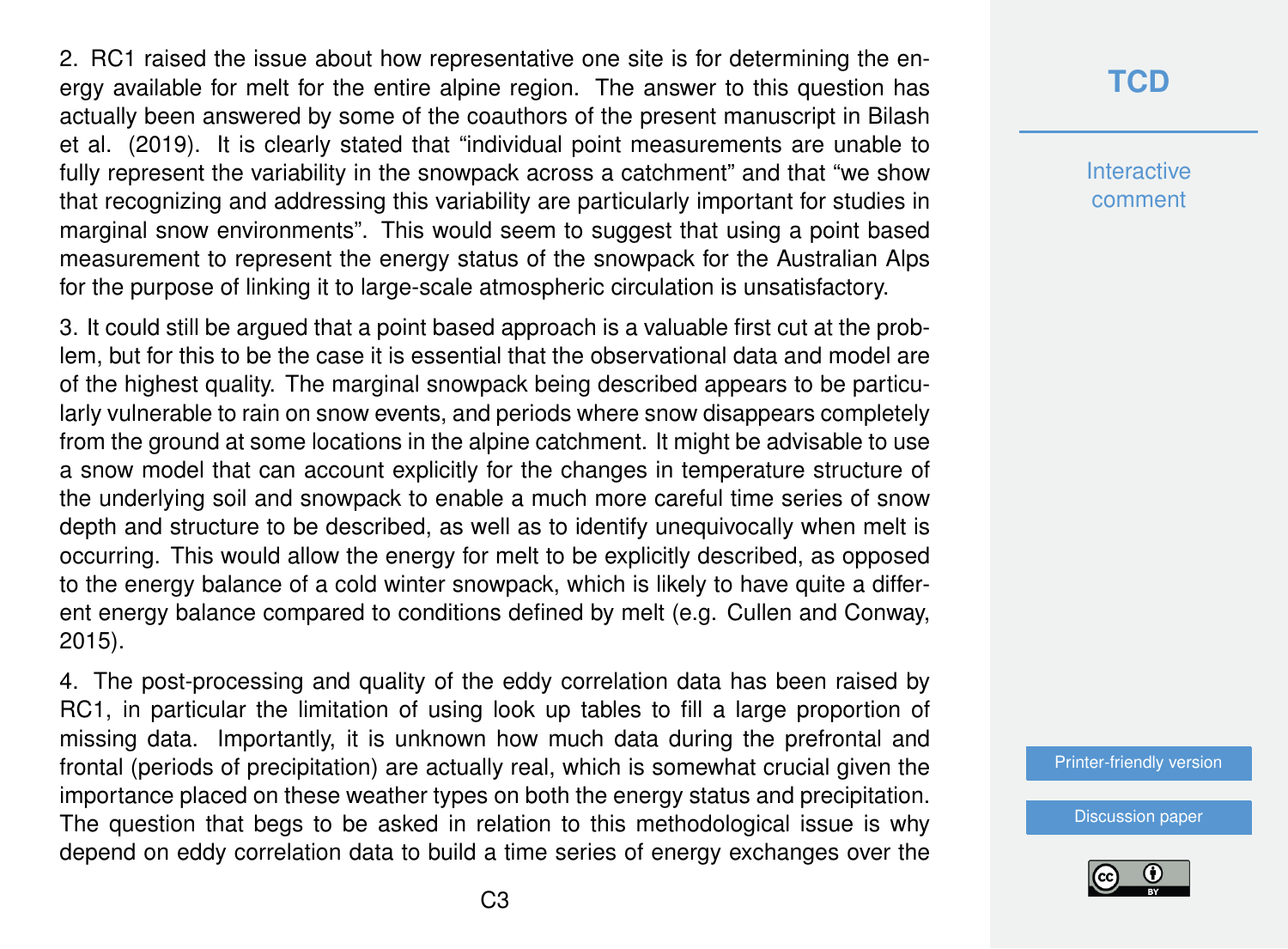two winters? Would an approach used by Bilash et al. (2018) not be more suitable, which would be to use high quality eddy correlation data to support a bulk aerodynamic method? Even the use of a degree-day approach might allow the key findings of this manuscript to be more robustly tackled, which is whether the energy status (arguably governed to some extent by warming) or changes in precipitation are controlling the change in snow cover through variations in weather types over a long period (39 years). The suggestions by RC1 about the post-processing of the eddy covariance data are very important, and once these have been done it is recommended that the authors carefully consider whether another approach should be adopted to construct an energy balance over multiple years (e.g. to use a more sophisticated snow model, or apply a bulk aerodynamic and/or a degree-day modelling approach).

Other comments:

1. L43-44: It is stated that research related to synoptic influences on energy balance over marginal snowpacks are rare. To provide greater context for this, it might be useful to more carefully define marginal as there are a number of research articles linking energy exchanges over snow and synoptic conditions that the authors have not considered (e.g. Yarnal, 1984; Romolo et al., 2006; Käsmacher and Schneider, 2001; Matthews et al., 2015; Isaksen et al., 2016, Cullen et al., 2019).

2. L198-L288: No information about the calculation of QG is provided in the model description, despite being explicitly referred to in Section 3.2.3 and again in Section 4.1. As noted above, it might be worthwhile considering using a more comprehensive snow model that allows the evolution of the snowpack to be reconstructed and compared to observations. The approach to define whether a period is snow covered or not is described in Section 2.3 but from this it is hard to know just how much snow there is on the ground at any one time. Modelling the evolution of the snowpack and comparing that to observations would seem crucial given the emphasis on establishing the changes in the energetics of the snowpack over a longer temporal period.

**[TCD](https://www.the-cryosphere-discuss.net/)**

**Interactive** comment

[Printer-friendly version](https://www.the-cryosphere-discuss.net/tc-2019-48/tc-2019-48-RC2-print.pdf)

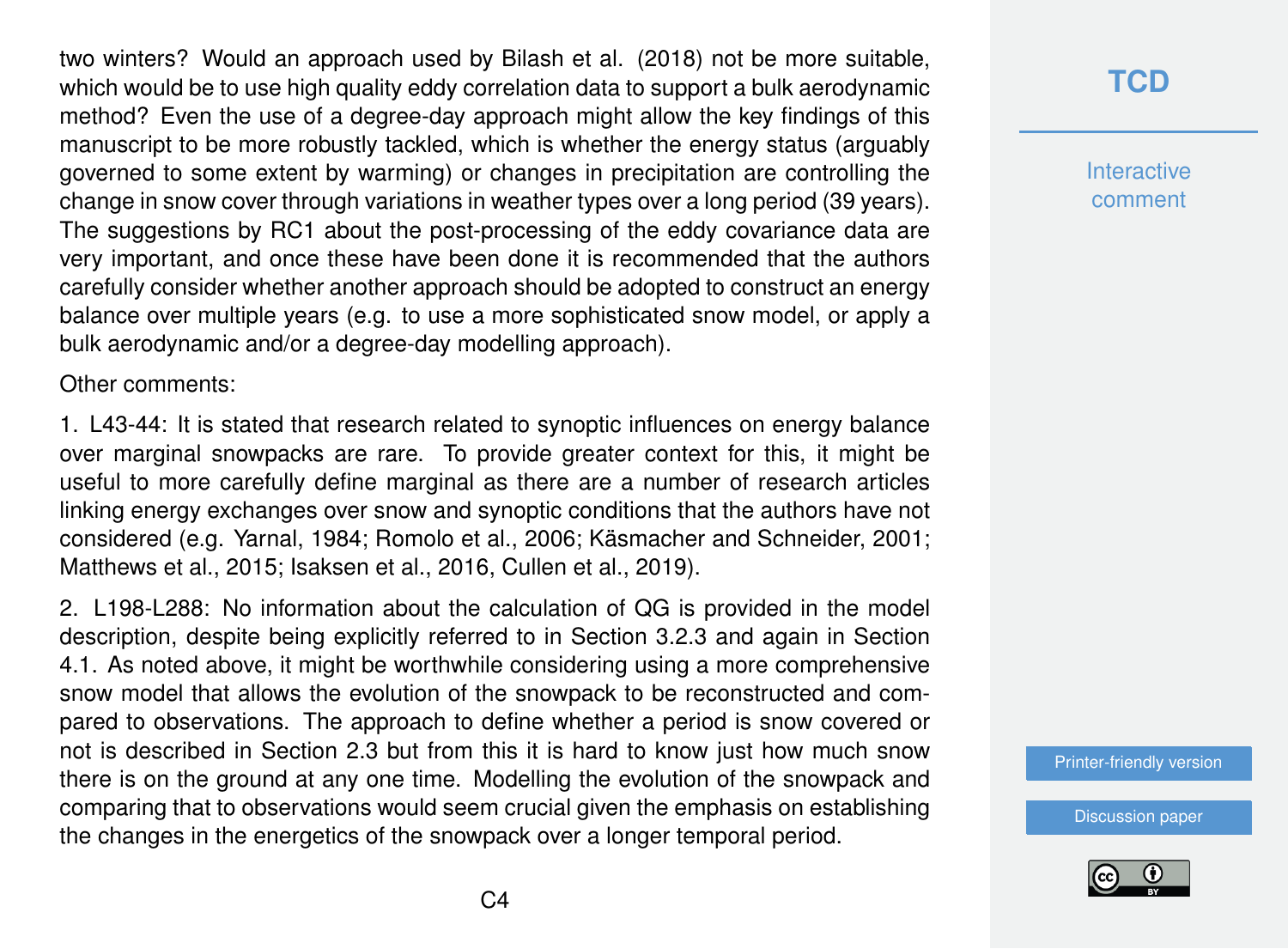3. Section 3.2; It could be useful to more carefully compare the energy balance results derived using the eddy covariance data in this study to those generated by Bilash et al. (2018) using a validated bulk aerodynamic approach. Monthly and entire cold season (winter) data could be compared prior to presenting it within a daily synoptic type framework. This suggestion stems from the fact that the presentation of the energy balance results in the current manuscript are framed differently to those described by Bilash et al. (2018), where it is stated that 80% of the energy is sourced from incoming longwave energy. It may be that the data are essentially the same but the way they are presented places emphasis on different components of the energy balance. For example, on L519 it is stated that net shortwave radiation contributes the largest amount of energy to the snowpack, which is a different message to Bilash et al. (2018).

4. L534-L537: It is suggested that "many prior works have not made the distinction" between shortwave and longwave radiation. Historically, this may have been the case but there are numerous examples of more recent research over snow and ice that have used similar radiometers to those used by the authors to carefully identify the importance of individual radiation terms. The importance of moisture and clouds has been focused on by a number of researchers working over mid-latitude glaciers and ice sheets.

Technical and specific corrections

L132: There is a need to be more explicit that two winters are used as the observational dataset, not to just state when the observations began. L324: K and L are not explicitly defined in the manuscript in the form presented. L334: Manual classification of cloud cover requires clarification.

References

Bilish, S. P., McGowan, H. A., and Callow, J. N.: Energy balance and snowmelt drivers of a marginal subalpine snowpack, Hydrological Processes, 32, 3837-3851, https://doi.org/10.1002/hyp.13293, 2018.

**[TCD](https://www.the-cryosphere-discuss.net/)**

**Interactive** comment

[Printer-friendly version](https://www.the-cryosphere-discuss.net/tc-2019-48/tc-2019-48-RC2-print.pdf)

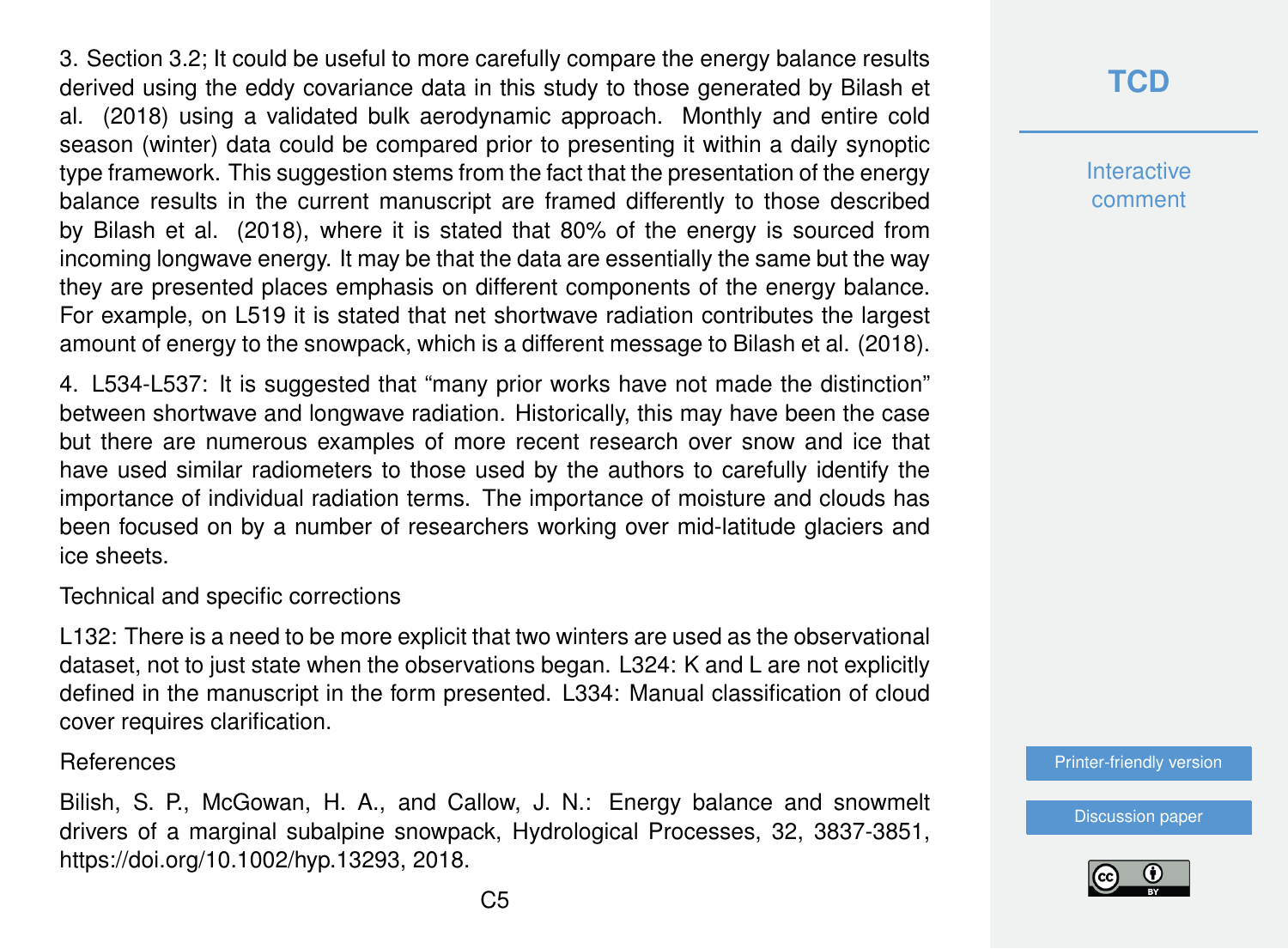Bilish, S. P., Callow, J. N., McGrath, G. S., and McGowan, H. A.: Spatial controls on the distribution and dynamics of a marginal snowpack in the Australian Alps, Hydrological Processes, https://doi.org/10.1002/hyp.13435, 2019.

Bormann, K. J., McCabe, M. F., and Evans, J. P.: Satellite based observations for seasonal snow cover detection and characterisation in Australia, Remote Sensing of Environment, 123, 57–71, https://doi.org/10.1016/j.rse.2012.03.003, 2012.

Cullen, N. J. and Conway, J. P.: A 22-month record of surface meteorology and energy balance from the ablation zone of Brewster Glacier, New Zealand, Journal of Glaciology, 61, 931–946, https://doi:10.3189/2015JoG15J004, 2015.

Cullen, N.J., Gibson, P.B., Mölg, T., Conway, J., Sirguey, P., and Kingston, D. G.: The influence of weather systems in controlling mass balance in the Southern Alps of New Zealand. Journal of Geophysical Research: Atmospheres, 124, https://doi:10.1029/2018JD030052, 2019.

Isaksen, K., Nordli, Ø., Førland, E. J., Łupikasza, E., Eastwood, S. and Niedźwiedź, T.: Recent warming on Spitsbergen - Influence of atmospheric circulation and sea ice cover. Journal of Geophysical Research: Atmospheres, 121, 11,913–11,931. https://doi:10.1002/2016JD025606, 2016

Käsmacher, O. and Schneider, C.: An objective circulation pattern classification for the region of Svalbard. Geografiska Annaler: Series A, Physical Geography, 93, 259-271. https://doi:10.1111/j.1468-0459.2011.00431.x, 2011.

Matthews, T., Hodgkins R., Wilby R. L., GuÃˇrmundsson S., Pálsson F., Björnsson H., & Carr S.: Conditioning temperatureâĂŘindex model parameters on synoptic weather types for glacier melt simulations. Hydrological Processes, 29, 1027-1045. https://doi.org/10.1002/hyp.10217, 2015.

Romolo, L., Prowse, T.D., Blair, D., Bonsal, B.R., & Martz, L.W.: The synoptic controls on hydrology in the upper reaches of the Peace River Basin. Part I: Snow Accumu**[TCD](https://www.the-cryosphere-discuss.net/)**

**Interactive** comment

[Printer-friendly version](https://www.the-cryosphere-discuss.net/tc-2019-48/tc-2019-48-RC2-print.pdf)